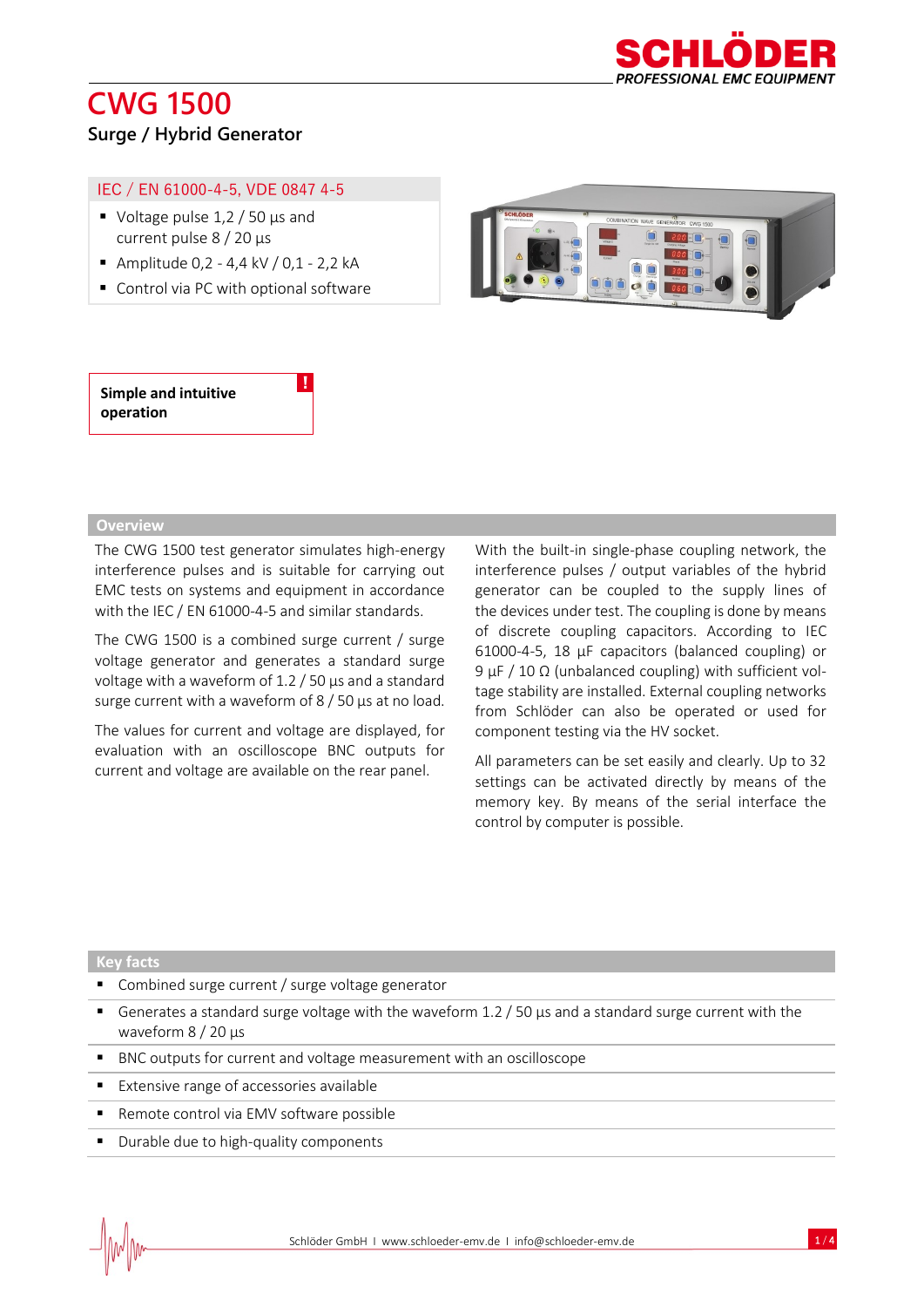#### n D PROFESSIONAL EMC EQUIPMENT

# **CWG 1500 Surge / Hybrid Generator**

### **Technical data**

| <b>Surge / Hybrid Generator</b>          |                                                         | <b>Coupling network</b>                                                                             |                                       |
|------------------------------------------|---------------------------------------------------------|-----------------------------------------------------------------------------------------------------|---------------------------------------|
| Pulse parameter acc. to IEC/EN 61000-4-5 |                                                         | 1-phase, integrated in the generator, coupling of<br>the test pulses to the supply lines of the DUT |                                       |
| Charging voltage                         | $0,2 - 4,4$ kV                                          |                                                                                                     |                                       |
| Short circuit current                    | $0.1 - 2.2$ A                                           | Nominal voltage AC                                                                                  | max. 230 V / 16 A<br>50 / 60 Hz       |
| Loading time                             | $\leq 10$ sec                                           | Nominal voltage DC                                                                                  | max. 270 V / 16 A                     |
| <b>Time functions</b>                    |                                                         | Phase display                                                                                       | LED red                               |
| Number of pulses                         | $1 - 999$                                               |                                                                                                     | LED green                             |
| Repetition rate                          | 10 - 990 sec                                            | Symmetrical coupling                                                                                | $L - N: 18 \mu F$                     |
| Phase angle                              | $\varphi = 0^\circ$ - 359°, 1° steps, net               | Asymmetrical<br>coupling                                                                            | L-PE, N - PE: $9 \mu$ F + 10 $\Omega$ |
|                                          | synchr. Triggering, 50 + 60 Hz                          | <b>Connections / Outputs</b>                                                                        | Generator                             |
| Polarity                                 | positive, negative, alternating                         | Test sample                                                                                         | Schuko socket                         |
| <b>Functions</b>                         |                                                         | connection                                                                                          | additional laboratory<br>sockets      |
| Trigger                                  | manual or external                                      | Earth connection                                                                                    | on the front panel and                |
| Memory function                          | call up test level 1 - 4, max. 32                       |                                                                                                     | on the rear                           |
| Discharge                                | memories can be selected<br>display effective discharge | Interface                                                                                           | <b>RS 232</b>                         |
| parameters                               | voltage and current                                     | HV Output                                                                                           | unearthed or                          |
| Stored energy                            | 100 Ws max.                                             |                                                                                                     | earth-related                         |
| General                                  |                                                         |                                                                                                     |                                       |
| Operating<br>temperature                 | $0 - 40 °C$                                             |                                                                                                     |                                       |
| <b>Dimensions</b>                        | 19" housing, 3 RU                                       |                                                                                                     |                                       |
| Weight                                   | appr. 18 kg                                             |                                                                                                     |                                       |
| Supply voltage                           | 100-240 V / 47-63 Hz / 100 VA                           |                                                                                                     |                                       |
|                                          |                                                         |                                                                                                     |                                       |

| Technical data – Definition of the parameter IEC / EN 61000-4-5 |                                       |                                        |  |  |
|-----------------------------------------------------------------|---------------------------------------|----------------------------------------|--|--|
|                                                                 | Front time $T_r$                      | Duration $T_d$                         |  |  |
|                                                                 | ЦS                                    | μs                                     |  |  |
| Open-circuit voltage                                            | $T_f$ = 1,67 x T = 1,2 ± 30 %         | $T_d = T_w = 50 \pm 20 \%$             |  |  |
| Short-circuit voltage                                           | $T_f = 1.25 \times T_r = 8 \pm 20 \%$ | $T_d = 1.18 \times T_w = 20 \pm 20 \%$ |  |  |

**Technical data : Open-circuit voltage / Short-circuit voltage**



 $1,0$ <br>0,9  $0,5$  $0,3$  $0,0$  $\overline{+}$  $\}$  o to -0,3

*Open-circuit voltage Short-circuit figure*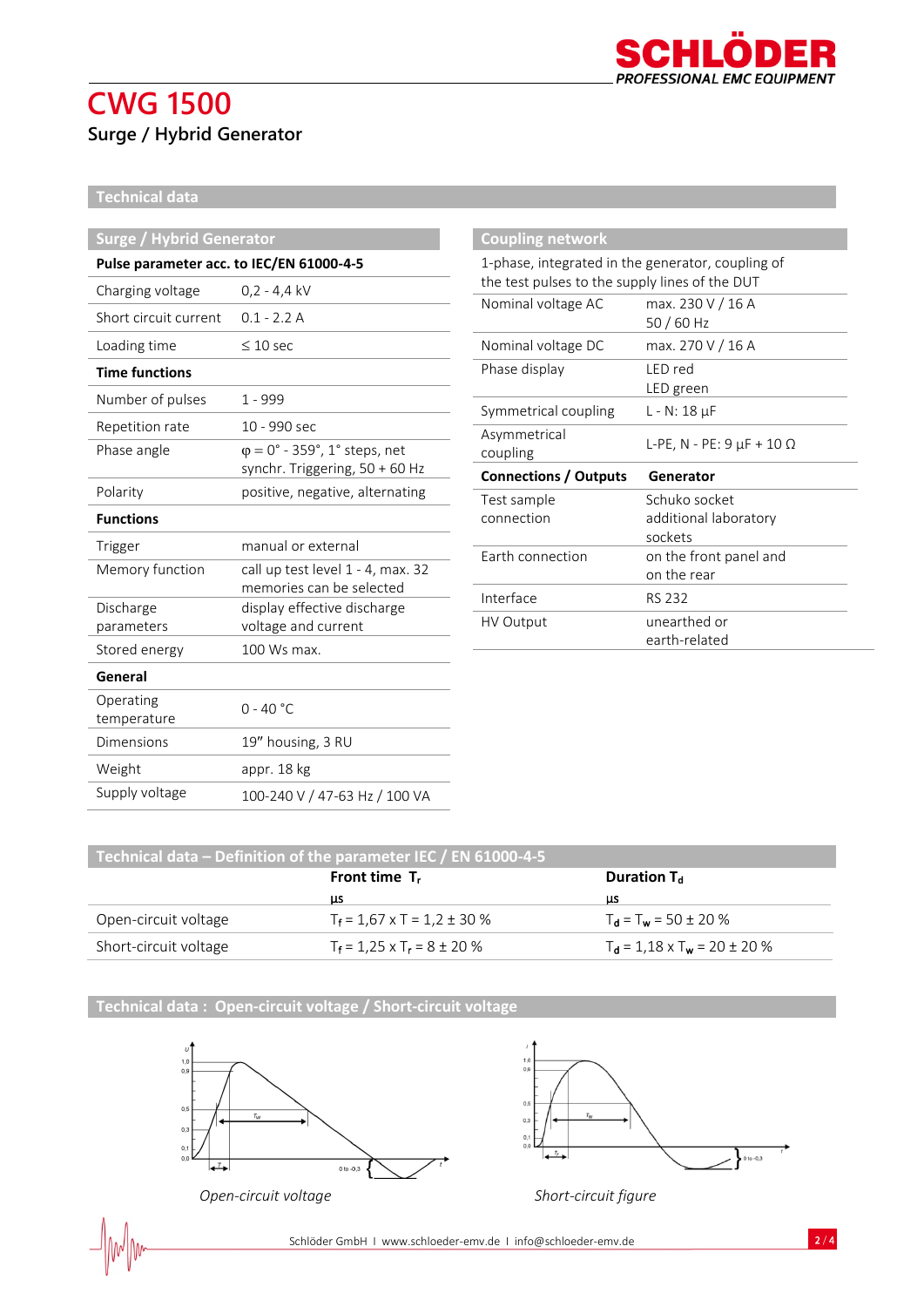

# **CWG 1500 Surge / Hybrid Generator**

### **Technical data: Functions**



| $[1]$              | Surge function on / off                            |
|--------------------|----------------------------------------------------|
| $[2]$              | Phase displays                                     |
| $[3]$              | Selection keys for the coupling paths              |
| [4]                | Display for discharge / surge voltage              |
| $[5]$              | Display for discharge / surge current              |
| [6]                | Open circuit voltage                               |
| $[7]$              | Phase angle                                        |
| [8]                | Memory function                                    |
| [9]                | Enable remote control via RS 232                   |
| [10]               | RS 232 interface                                   |
| $[11]$             | Setting via potentiometer for several<br>functions |
| $\lceil 12 \rceil$ | Repetition rate                                    |

| [15]   | Trigger: manual or external                                                                              |
|--------|----------------------------------------------------------------------------------------------------------|
| $[16]$ | Batch: charging the energy storage device                                                                |
| [17]   | Polarity                                                                                                 |
| [18]   | <b>FUT</b> connection: Schuko                                                                            |
| [19]   | EUT connection: Laboratory sockets                                                                       |
| [20]   | Earth connection front and rear socket                                                                   |
|        | High voltage output on the rear panel<br>(connection for coupling pliers or 3-phase<br>coupling network) |
|        |                                                                                                          |

[14] Discharge: discharging the energy storage

[13] Number of pulses